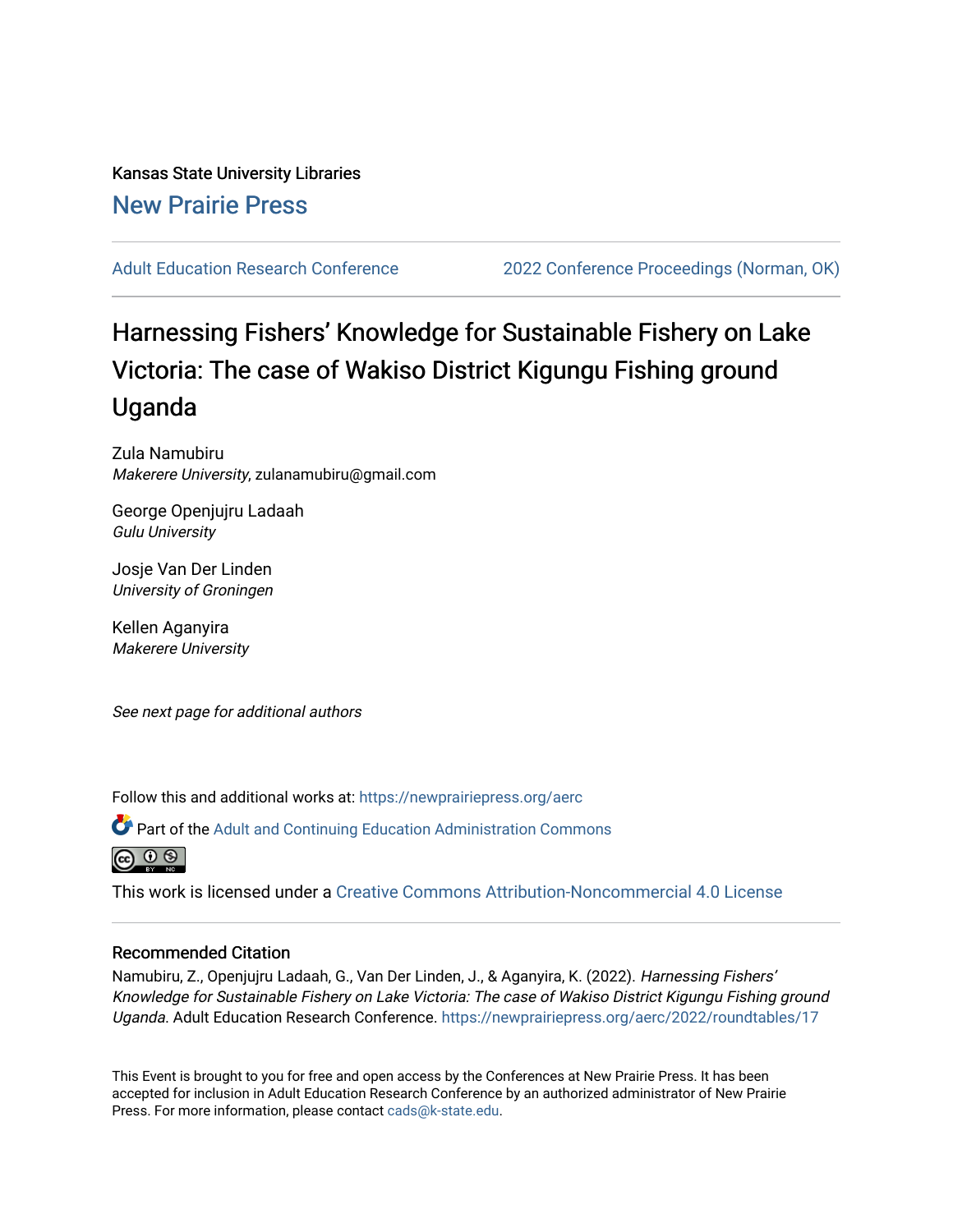# Author Information

Zula Namubiru, George Openjujru Ladaah, Josje Van Der Linden, and Kellen Aganyira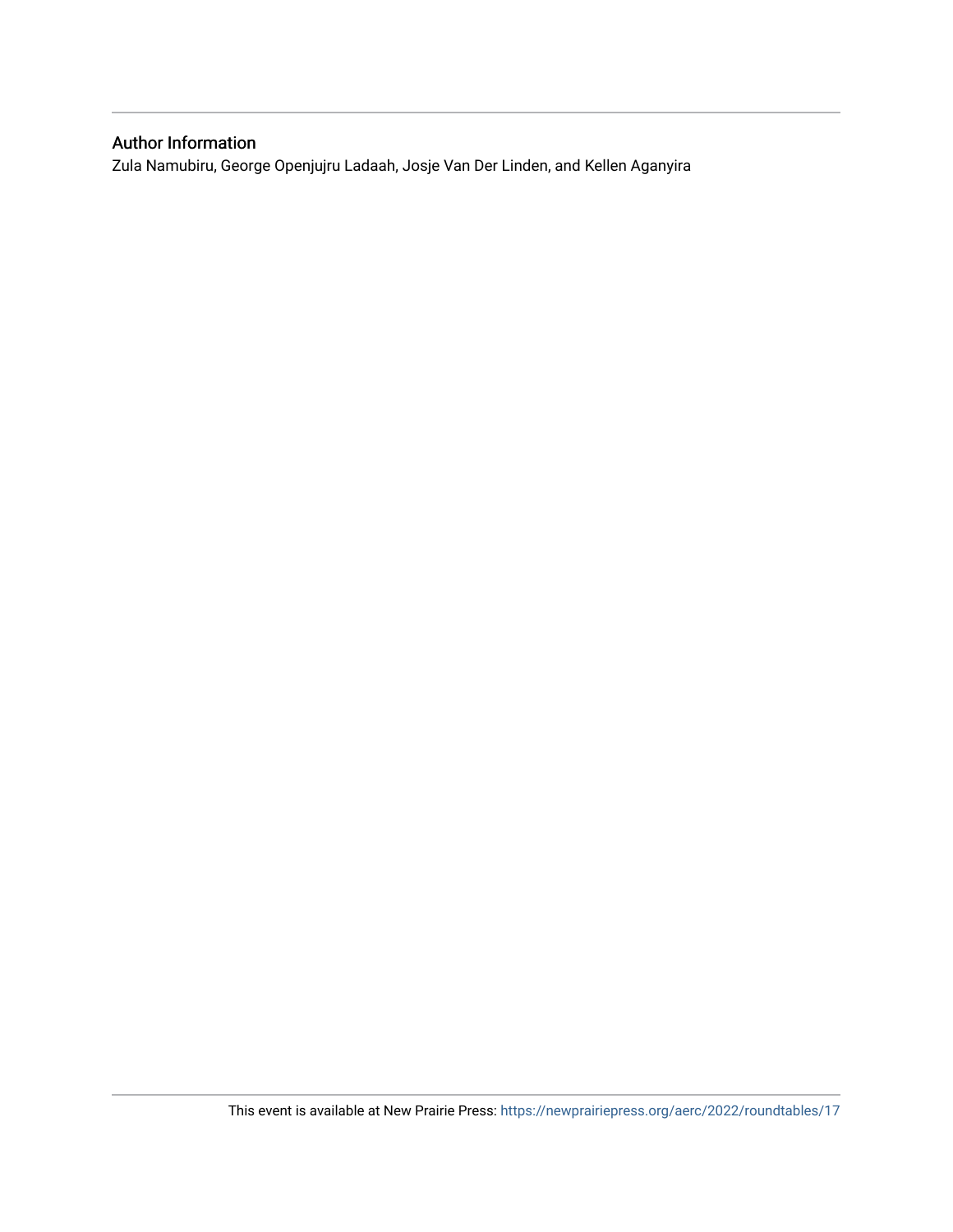# **Harnessing Fishers' Knowledge for Sustainable Fishery on Lake Victoria: The case of Wakiso District Kigungu Fishing ground Uganda**

Zula Namubiru<sup>1</sup>, George Openjuru Ladaah<sup>2</sup>, Josje Van Der Linden<sup>3</sup> and Kellen Aganyira<sup>1</sup> <sup>1</sup>Department of Adult and Community Education, Makerere University, Kampala Uganda <sup>2</sup> Vice-Chancellor Department, Gulu University, Gulu Uganda <sup>3</sup>Globalisation Studies, University of Groningen, Groningen Netherlands

# **Abstract**

This study will explore fishers' ways of learning through participatory action research; fostering lifelong learning and reflections informally/ non-formally enabling participation in the conservation of the fishery resource contrary to the top-down approach. *Keywords:* Fisher, Illegal fishing, Learning.

Illegal, unreported, and unregulated fishing is a key driver of global overfishing (World wild Life,n.d). Illegal fishing has caused losses estimated at \$23 billion per year according to FAO (Wikipedia, n.d). However, global efforts are optimistic that addressing illegal fishing will positively contribute to equitable growth and empowerment of people who rely on oceans for food and income (ibid). Similarly, the Illegal fishing of immature fish on Lake Victoria is one of the biggest problems for the economy of Uganda that Government loses over 716 billion in revenue that would have been earned from fish export annually (Tajuba & Lubulwa, 2018). The Government through the Department of Fisheries has condemned illegal fishing and instituted several mechanisms to mitigate it (Tajuba & Lubulwa, 2018). Despite these educational undertakings, illegal fishing is persisting (ibid).

However, the Master's study by Namubiru in 2014 assessed the fisheries extension education methods adapted and revealed that the training methods adopted do not utilize fishers' experiences as research institutions and the Ministry of Agriculture Animal Industry (MAAIF) still adopts a top-down approach, which is mainly punitive and may not lead to sustainable development. This study is proactively using a social constructivist perspective to learning.

#### **Research problem**

Little research has been conducted to assess fishers' knowledge, situations, and the experiences they have gained from extension programs vs their own experiences. This may be one of the main contributing factors underlying fishers' poor compliance with new regulations instituted by the Government through MAAIF. Therefore, it is important to gain fishers' knowledge regarding their experiences or situations, as expressed in their own words on what they can do and how they can be enabled to fish sustainably through lifelong learning which is under SDG4, National Development Plan 2020/21-2024/25, Uganda Vision 20240 (National Planning Authority, 2020), SDG2 and SDG14 (FAO, n.d).

### **Research question**

*What are the fishers'/spouses' knowledge, experiences towards illegal fishing and conservation of the fishery resource, what can fishers and their spouses do and how can different stakeholders enable them to conserve it sustainably?* 

#### **Research objectives**

• To assess fishers' perceived attitude, knowledge, and practice of illegal fishing on Lake Victoria